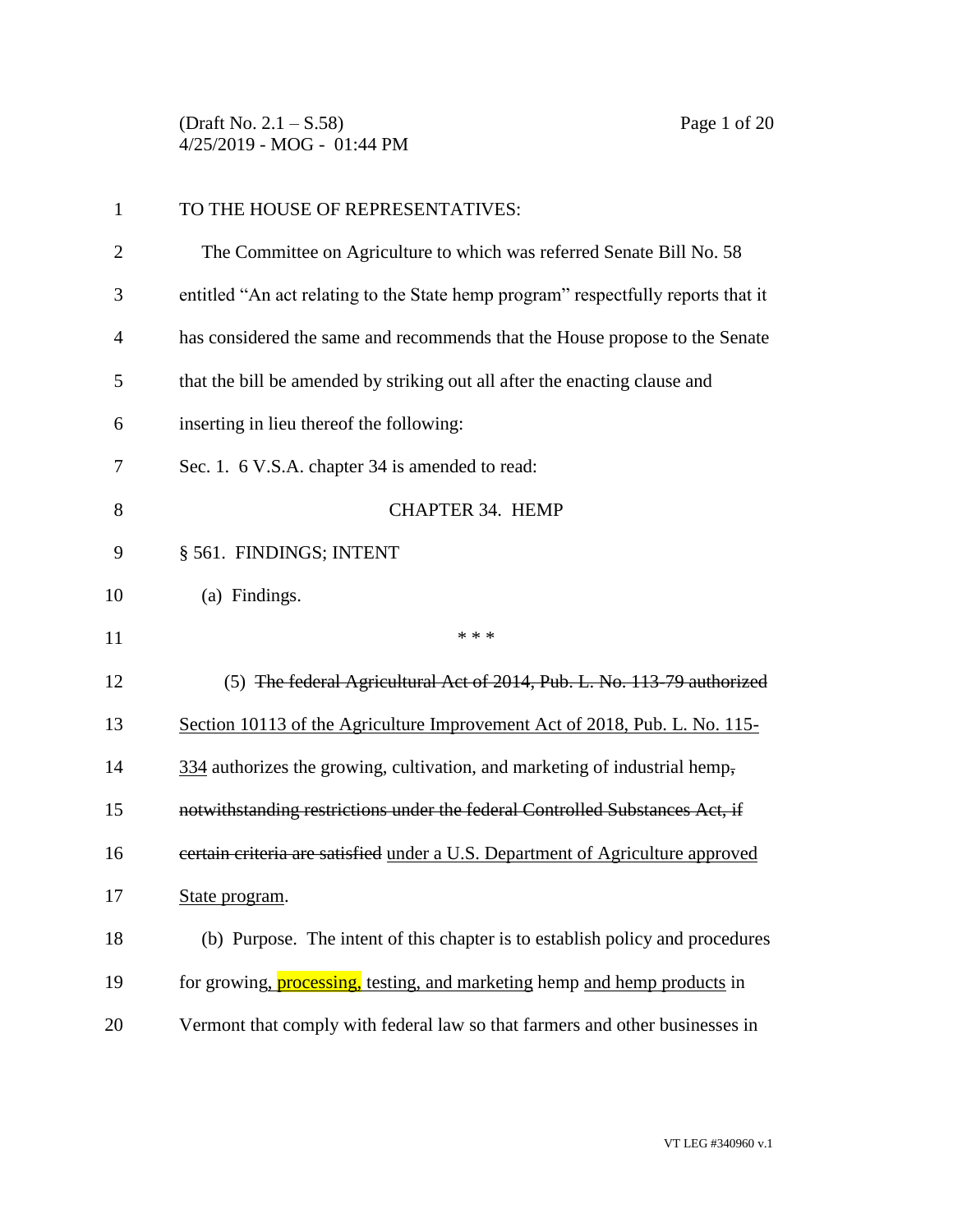## (Draft No. 2.1 – S.58) Page 2 of 20 4/25/2019 - MOG - 01:44 PM

| $\mathbf{1}$   | the Vermont agricultural industry can take advantage of this market                |
|----------------|------------------------------------------------------------------------------------|
| $\overline{2}$ | opportunity.                                                                       |
| 3              | § 562. DEFINITIONS                                                                 |
| 4              | As used in this chapter:                                                           |
| 5              | (1) "Agency" means the Agency of Agriculture, Food and Markets.                    |
| 6              | $(2)(A)$ "Grow" means:                                                             |
| 7              | (i) planting, cultivating, harvesting, or drying of hemp; and                      |
| 8              | (ii) selling, storing, and transporting hemp grown by a grower.                    |
| 9              | (B) "Grow" may be used interchangeably with the word "produce."                    |
| 10             | (3) "Grower" means a person who is registered with the Agency to                   |
| 11             | produce hemp crops.                                                                |
| 12             | (4) "Hemp products" or "hemp-infused products" means all products                  |
| 13             | made from hemp with the federally defined tetrahydrocannabinol                     |
| 14             | concentration level for hemp derived from, or made by, processing hemp             |
| 15             | plants or plant parts, that are prepared in a form available for commercial sale,  |
| 16             | including cosmetics, personal care products, food intended for animal or           |
| 17             | human consumption, cloth, cordage, fiber, food, fuel, paint, paper, construction   |
| 18             | materials, plastics, seed, seed meal, seed oil, and certified seed for cultivation |
| 19             | and any product containing one or more hemp-derived cannabinoids, such as          |
| 20             | cannabidiol.                                                                       |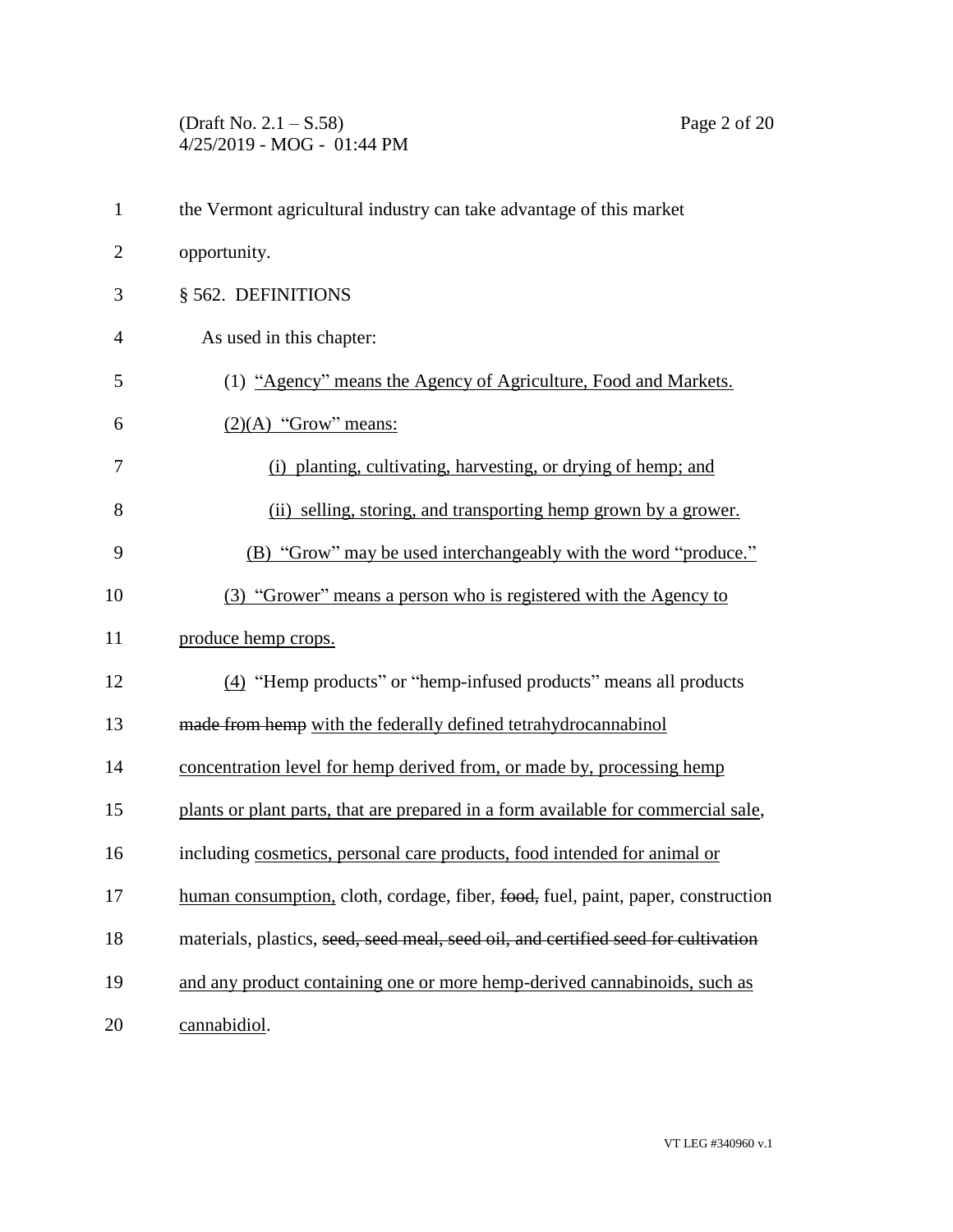## (Draft No. 2.1 – S.58) Page 3 of 20 4/25/2019 - MOG - 01:44 PM

| $\mathbf{1}$   | $\left(\frac{3}{5}\right)$ "Hemp" or "industrial hemp" means the plant Cannabis sativa L. |
|----------------|-------------------------------------------------------------------------------------------|
| $\overline{2}$ | and any part of the plant, whether growing or not, with a delta-9                         |
| 3              | tetrahydrocannabinol concentration of not more than 0.3 percent on a dry                  |
| $\overline{4}$ | weight basis including the seeds and all derivatives, extracts, cannabinoids,             |
| 5              | acids, salts, isomers, and salts of isomers, whether growing or not, with the             |
| 6              | federally defined tetrahydrocannabinol concentration level of hemp. "Hemp"                |
| 7              | shall be considered an agricultural commodity.                                            |
| 8              | (6) "Process" means the storing, drying, trimming, handling,                              |
| 9              | compounding, or converting of a hemp crop by a processor for a single grower              |
| 10             | or multiple growers into hemp products or hemp-infused products. "Process"                |
| 11             | includes transporting, aggregating, or packaging hemp from a single grower or             |
| 12             | multiple growers.                                                                         |
| 13             | (7) "Processor" means a person who is registered with the Agency to                       |
| 14             | process hemp crops. A retail establishment selling hemp products or hemp-                 |
| 15             | infused products is not a processor.                                                      |
| 16             | $\left(\frac{4}{8}\right)$ "Secretary" means the Secretary of Agriculture, Food and       |
| 17             | Markets.                                                                                  |
| 18             | § 563. HEMP; AN AGRICULTURAL PRODUCT                                                      |
| 19             | Industrial hemp is an agricultural product that may be grown as a crop                    |
| 20             | produced, possessed, marketed, and commercially traded in Vermont pursuant                |
| 21             | to the provisions of this chapter and section 10113 of the Agriculture                    |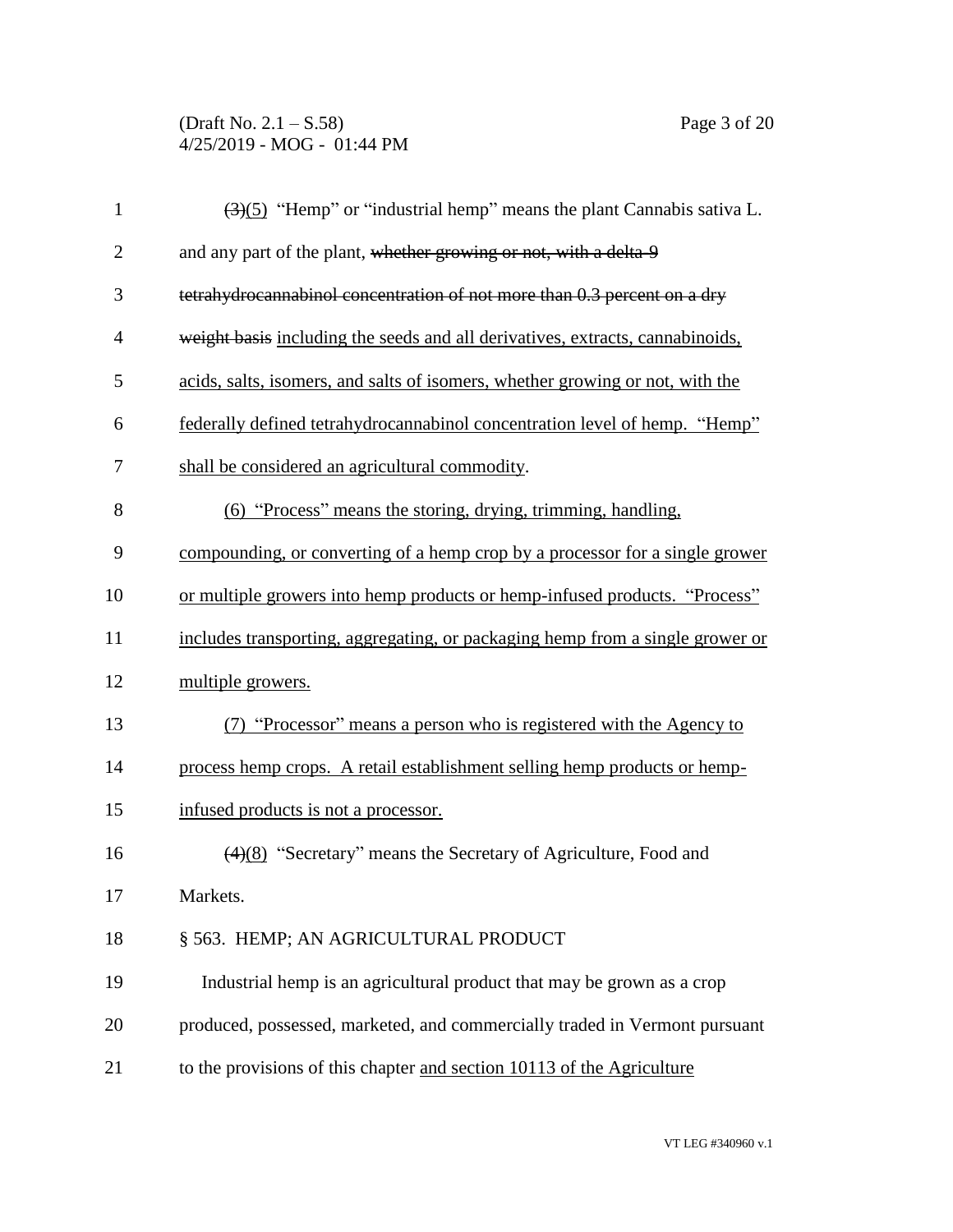(Draft No. 2.1 – S.58) Page 4 of 20 4/25/2019 - MOG - 01:44 PM

| $\mathbf{1}$ | Improvement Act of 2018, Pub. L. No. 115-334. The cultivation of industrial     |
|--------------|---------------------------------------------------------------------------------|
| 2            | hemp shall be subject to and comply with the required agricultural practices    |
| 3            | adopted under section 4810 of this title.                                       |
| 4            | § 564. STATE HEMP PROGRAM; REGISTRATION; APPLICATION;                           |
| 5            | ADMINISTRATION; PILOT PROJECT                                                   |
| 6            | (a) The Secretary shall establish a pilot program to research the growth,       |
| 7            | eultivation, and marketing of industrial hemp. Under the pilot program, the     |
| 8            | Secretary shall register persons who will participate in the pilot program      |
| 9            | through growing or cultivating industrial hemp. The Secretary shall certify the |
| 10           | site where industrial hemp will be cultivated by each person registered under   |
| 11           | this chapter. A person who intends to participate in the pilot program and      |
| 12           | grow industrial hemp shall register with the Secretary and submit on a form     |
| 13           | provided by the Secretary the following:                                        |
| 14           | $(1)$ the name and address of the person;                                       |
| 15           | (2) a statement that the seeds obtained for planting are of a type and          |
| 16           | variety that do not exceed the maximum concentration of tetrahydrocannabinol    |
| 17           | set forth in subdivision 562(3) of this title; and                              |
| 18           | (3) the location and acreage of all parcels sown and other field reference      |
| 19           | information as may be required by the Secretary.                                |
| 20           | (b) The form provided by the Secretary pursuant to subsection (a) of this       |
| 21           | section shall include a notice statement that:                                  |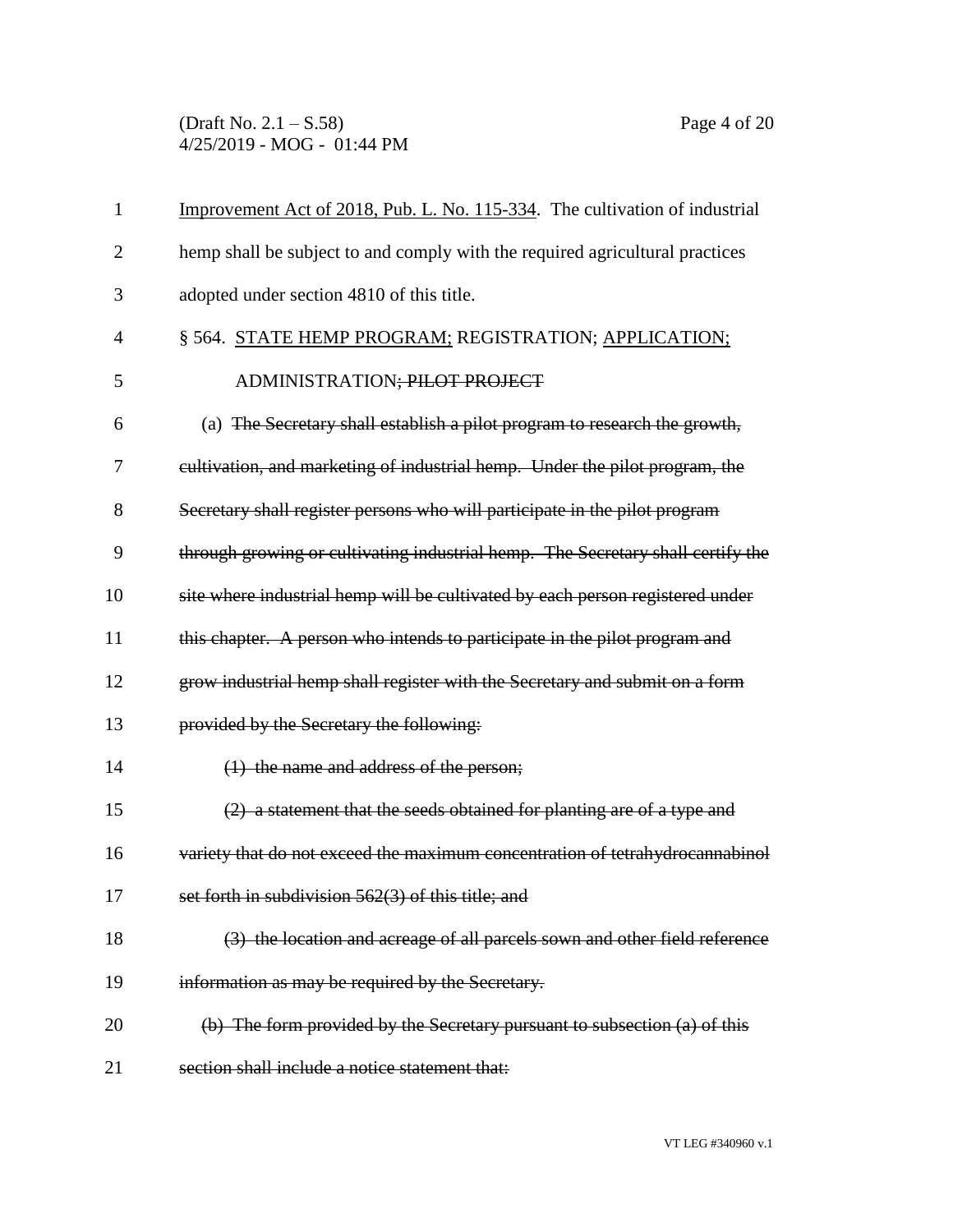## (Draft No. 2.1 – S.58) Page 5 of 20 4/25/2019 - MOG - 01:44 PM

| 1              | (1) cultivation and possession of industrial hemp in Vermont is a                |
|----------------|----------------------------------------------------------------------------------|
| $\overline{2}$ | violation of the federal Controlled Substances Act unless the industrial hemp is |
| 3              | grown, cultivated, or marketed under a pilot program authorized by section       |
| 4              | 7606 of the federal Agricultural Act of 2014, Pub. L. No. 113-79;                |
| 5              | (2) federal prosecution for growing hemp in violation of federal law             |
| 6              | may include criminal penalties, forfeiture of property, and loss of access to    |
| 7              | federal agricultural benefits, including agricultural loans, conservation        |
| 8              | programs, and insurance programs; and                                            |
| 9              | (3) registrants may purchase or import hemp genetics from any state that         |
| 10             | complies with federal requirements for the cultivation of industrial hemp.       |
| 11             | (c) A person registered with the Secretary pursuant to this section shall        |
| 12             | allow industrial hemp crops, throughout sowing, growing season, harvest,         |
| 13             | storage, and processing, to be inspected and tested by and at the discretion of  |
| 14             | the Secretary or designee. The Secretary shall retain tests and inspection       |
| 15             | information collected under this section for the purposes of research of the     |
| 16             | growth and cultivation of industrial hemp.                                       |
| 17             | (d) The Secretary may assess an annual registration fee of \$25.00 for the       |
| 18             | performance of his or her duties under this chapter The Secretary shall          |
| 19             | establish and administer a State Hemp Program to regulate the growing,           |
| 20             | processing, testing, and marketing of industrial hemp and hemp products in the   |
| 21             | State.                                                                           |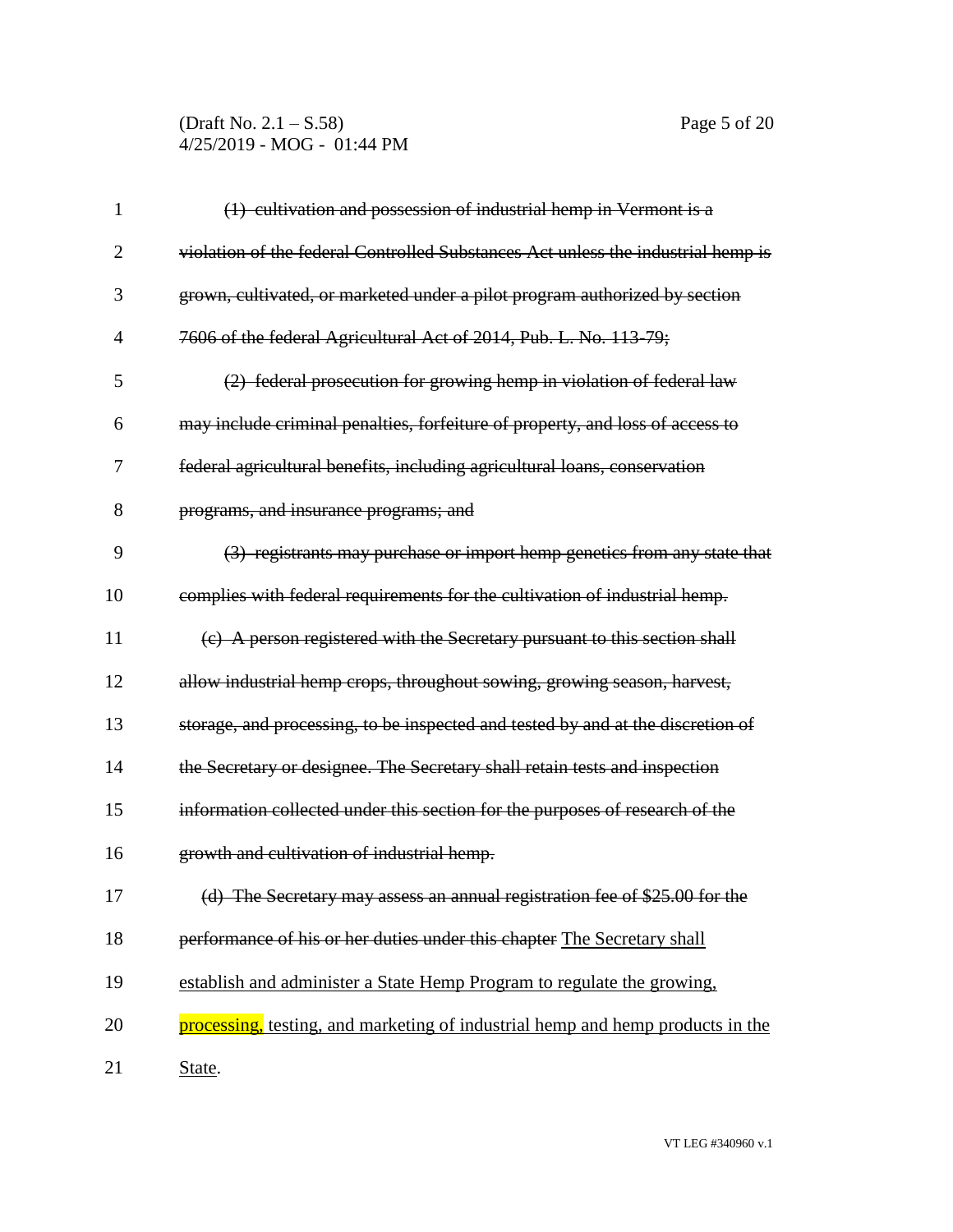(Draft No. 2.1 – S.58) Page 6 of 20 4/25/2019 - MOG - 01:44 PM

| $\mathbf{1}$   | $(b)(1)$ A person shall register annually with the Secretary as part of the         |
|----------------|-------------------------------------------------------------------------------------|
| $\overline{2}$ | State Hemp Program in order to grow, <b>process</b> , or test hemp or hemp products |
| 3              | in the State. A person shall apply for registration or renewal of a registration    |
| 4              | on a form provided by the Secretary. The application shall be accompanied by        |
| 5              | the fee required under section 570 of this title. The application or renewal        |
| 6              | form shall include:                                                                 |
| 7              | (A) the name and address of the person applying for or renewing a                   |
| 8              | registration;                                                                       |
| 9              | (B) whether the person is applying to grow, <b>process</b> , or test hemp or        |
| 10             | hemp products;                                                                      |
| 11             | (C) for a person applying as a grower:                                              |
| 12             | (i) the location and acreage of all parcels where hemp will be                      |
| 13             | grown;                                                                              |
| 14             | (ii) a statement that the seeds obtained for planting are of a type                 |
| 15             | and variety that do not exceed the federally defined tetrahydrocannabinol           |
| 16             | concentration level of hemp;                                                        |
| 17             | (D) for a person applying as a processor, the location of the                       |
| 18             | processing site;                                                                    |
| 19             | for a person applying to test hemp or hemp products, the location                   |
| 20             | of the site where testing will occur and any proof of certification required by     |
| 21             | the Secretary; and                                                                  |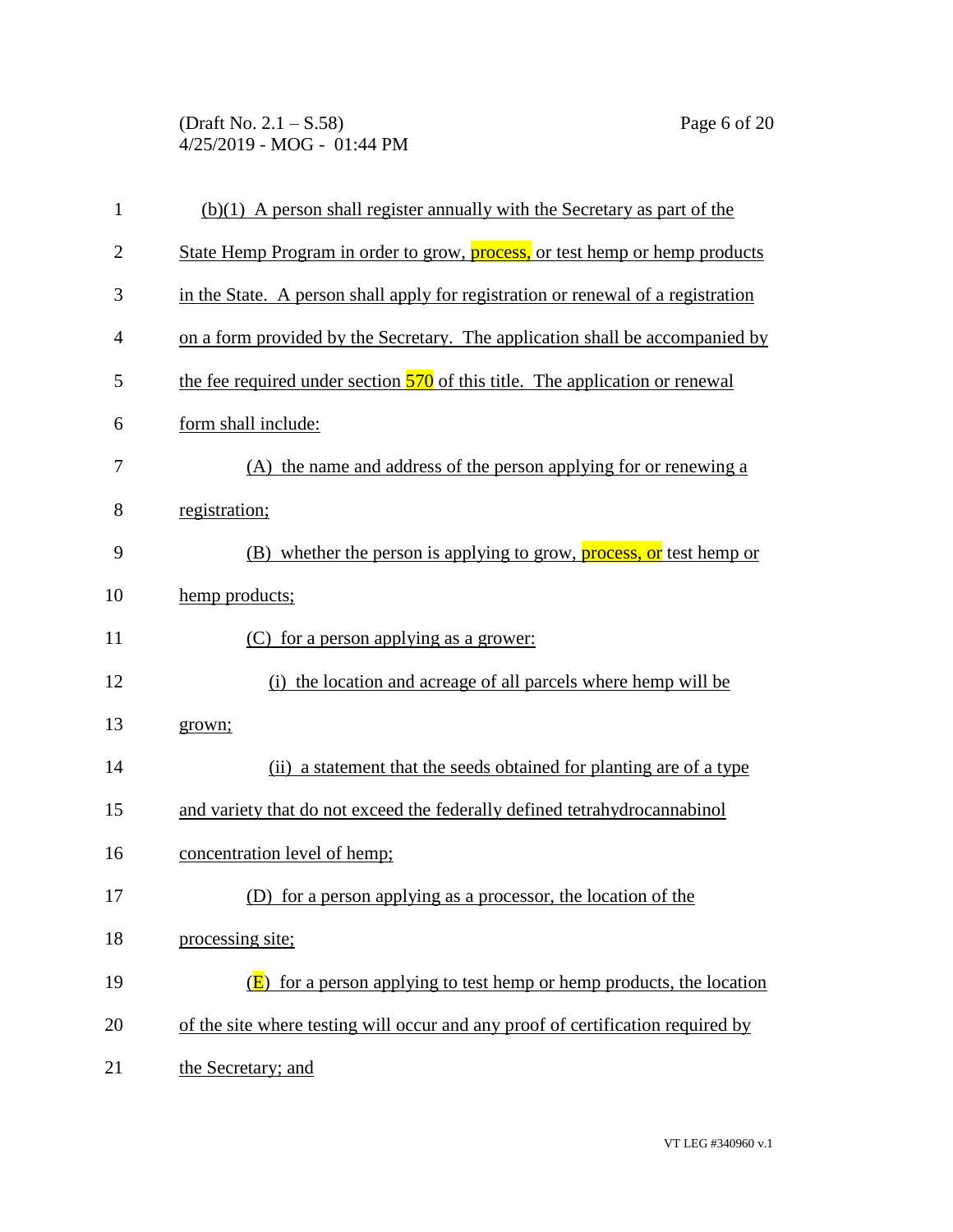(Draft No. 2.1 – S.58) Page 7 of 20 4/25/2019 - MOG - 01:44 PM

| $\mathbf{1}$   | $(\overline{F})$ any additional information that the Secretary may require by rule. |
|----------------|-------------------------------------------------------------------------------------|
| $\overline{2}$ | (2) The Secretary may verify the information provided in the application            |
| 3              | or renewal form under subdivision (1) of this subsection and on any maps            |
| 4              | accompanying the application or renewal form and may request additional             |
| 5              | information in order to perform a review of an application for registration or      |
| 6              | renewal.                                                                            |
| 7              | (c) The Secretary may deny an application for registration or renewal if the        |
| 8              | applicant:                                                                          |
| 9              | (1) does not provide all the information requested on the application or            |
| 10             | renewal form;                                                                       |
| 11             | (2) fails to submit the fee required under section $\frac{570}{9}$ of this title;   |
| 12             | (3) fails to submit additional information requested by the Secretary               |
| 13             | under subsection (a) of this section; or                                            |
| 14             | (4) does not, as determined by the Secretary, satisfy the requirements of           |
| 15             | section 10113 of the Agriculture Improvement Act of 2018, Pub. L. No. 115-          |
| 16             | 334 for participation in the Program.                                               |
| 17             | (d) A person registered under this section may purchase or import hemp              |
| 18             | genetics from any state that complies with the federal requirements for the         |
| 19             | cultivation of industrial hemp.                                                     |
| 20             | (e) A person registered with the Secretary under this section to grow,              |
| 21             | process, or test hemp crops or hemp products, shall allow the Secretary to          |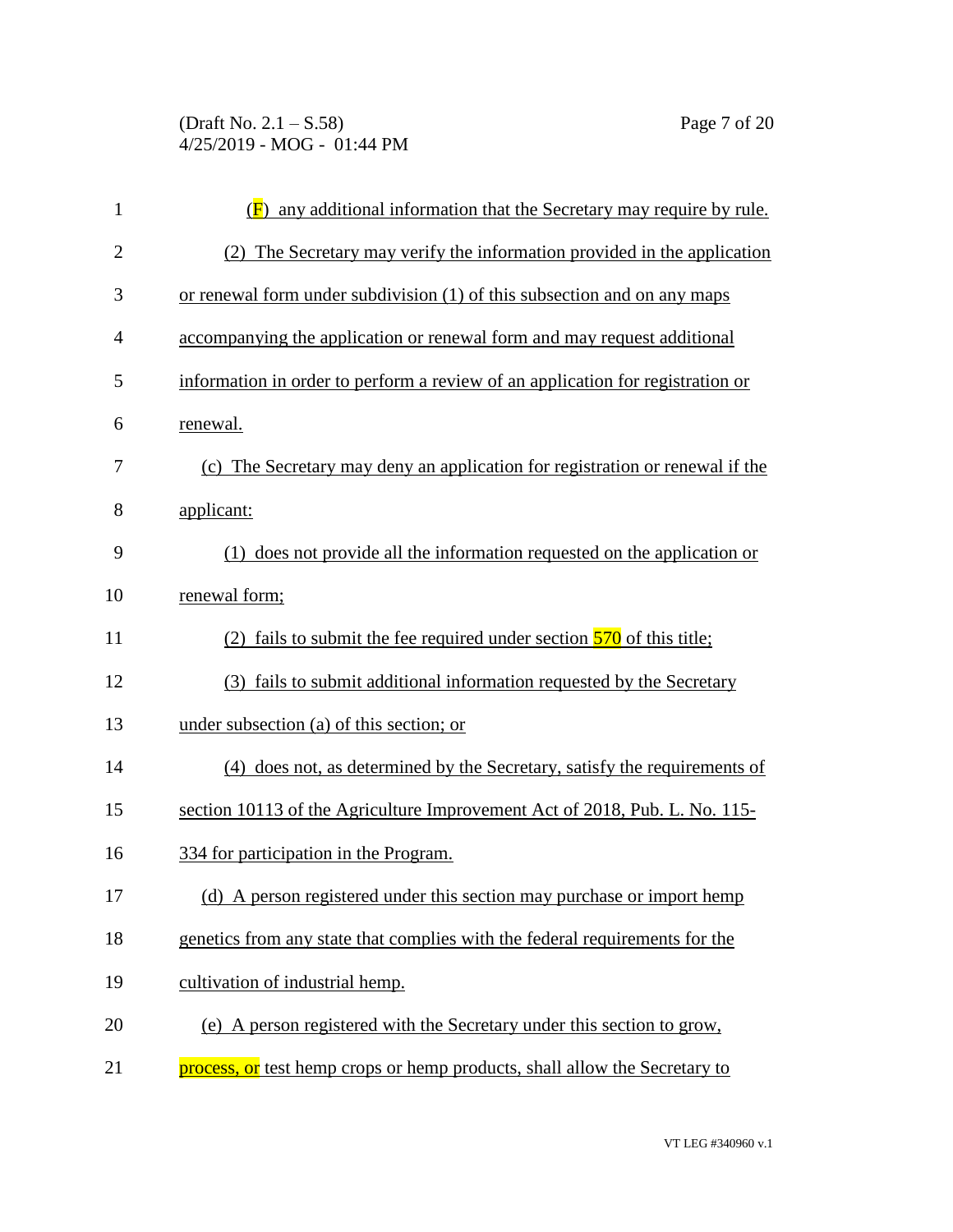(Draft No. 2.1 – S.58) Page 8 of 20 4/25/2019 - MOG - 01:44 PM

| $\mathbf{1}$   | inspect hemp crops, processing sites, or laboratories registered under the State |
|----------------|----------------------------------------------------------------------------------|
| $\overline{2}$ | Hemp Program. The Secretary shall retain tests and inspection information        |
| 3              | collected under this section for the purposes of research of the growth and      |
| $\overline{4}$ | cultivation of industrial hemp.                                                  |
| 5              | (f) The name and general location of a person registered under this section      |
| 6              | shall be available for inspection and copying under the Public Records Act.      |
| 7              | provided that all records produced or acquired by the Agency of Agriculture,     |
| 8              | Food and Markets related to the location of parcels where hemp will be grown,    |
| 9              | including coordinates, maps, and parcel identifiers, shall be confidential and   |
| 10             | shall not be disclosed for inspection and copying under the Public Records Act.  |
| 11             | § 566. RULEMAKING AUTHORITY                                                      |
| 12             | (a) The Secretary may adopt rules to provide for the implementation of this      |
| 13             | chapter and the pilot project program authorized under this chapter, which may   |
| 14             | include rules to:                                                                |
| 15             | (1) require hemp to be tested during growth for tetrahydrocannabinol             |
| 16             | levels;                                                                          |
| 17             | (2) authorize or specify the method or methods of testing hemp,                  |
| 18             | including, where appropriate, the ratio of cannabidiol to tetrahydrocannabinol   |
| 19             | levels or a taxonomic determination using genetic testing; and                   |
| 20             | $(3)$ to require inspection and supervision of hemp during sowing,               |
| 21             | growing season, harvest, storage, and processing. The Secretary shall not        |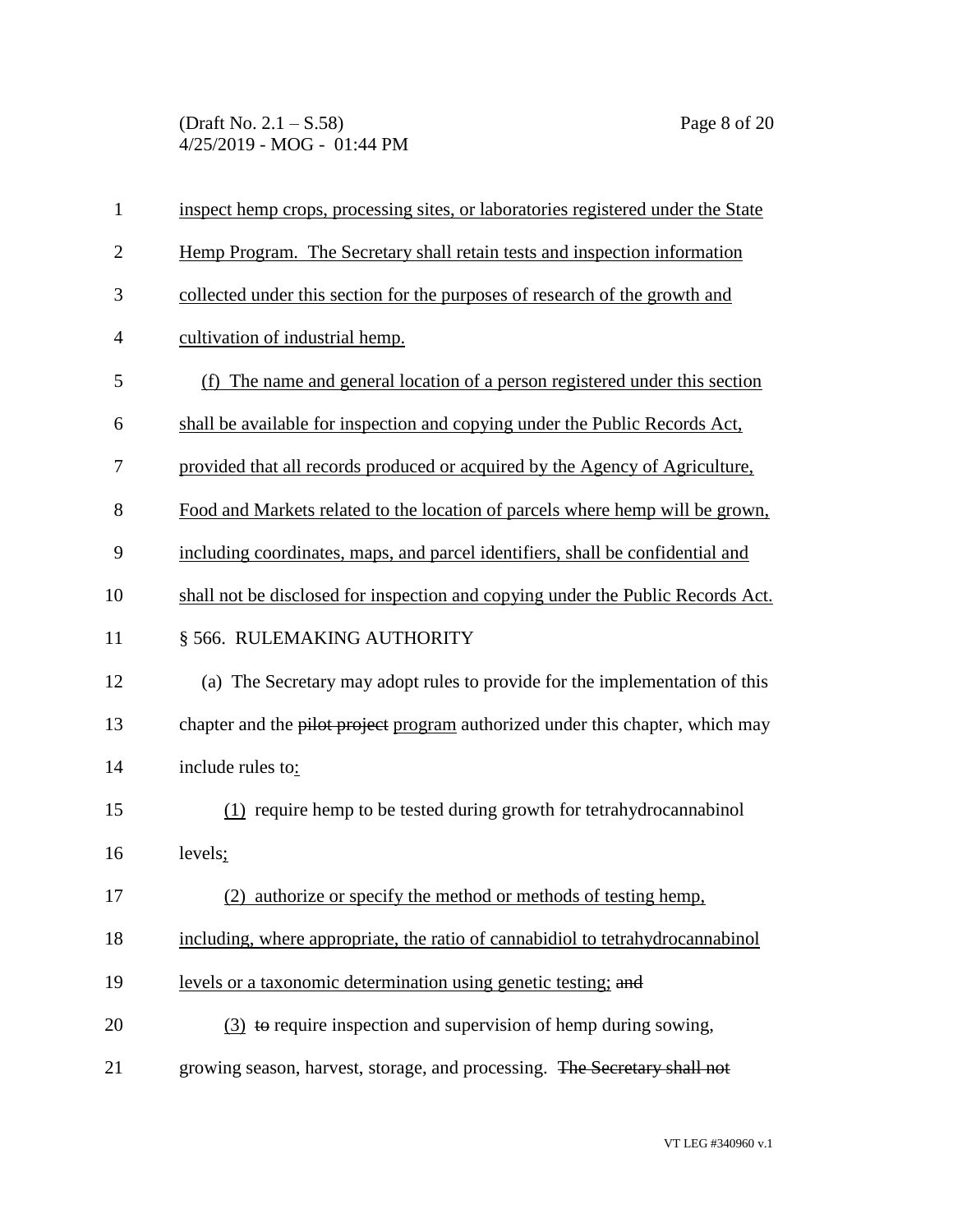(Draft No. 2.1 – S.58) Page 9 of 20 4/25/2019 - MOG - 01:44 PM

| 1              | adopt under this or any other section a rule that would prohibit a person to    |
|----------------|---------------------------------------------------------------------------------|
| $\overline{2}$ | grow hemp based on the legal status of hemp under federal law.; and             |
| 3              | (4) require labels or label information for hemp products in order to           |
| 4              | provide consumers with product content or source information or to conform      |
| 5              | with federal requirements.                                                      |
| 6              | (b) The Secretary shall adopt rules establishing how the Agency of              |
| 7              | Agriculture, Food and Markets will conduct research within the pilot program    |
| 8              | for industrial hemp.                                                            |
| 9              | (c) The Secretary shall adopt rules establishing requirements for the           |
| 10             | registration of processors of hemp and hemp-infused products.                   |
| 11             | * * *                                                                           |
| 12             | § 568. TEST RESULTS; ENFORCEMENT                                                |
| 13             | (a) If the Secretary or a dispensary registered under 18 V.S.A. chapter 86      |
| 14             | tests a hemp crop and the hemp has a delta-9 tetrahydrocannabinol               |
| 15             | concentration of more than 0.3 percent on a dry weight basis, the person        |
| 16             | registered with the Secretary as growing the hemp crop shall:                   |
| 17             | $(1)$ enter into an agreement with a dispensary registered under 18 V.S.A.      |
| 18             | chapter 86 for the separation of the delta-9 tetrahydrocannabinol from the      |
| 19             | hemp crop, return of the hemp crop to the person registered with the Secretary, |
|                |                                                                                 |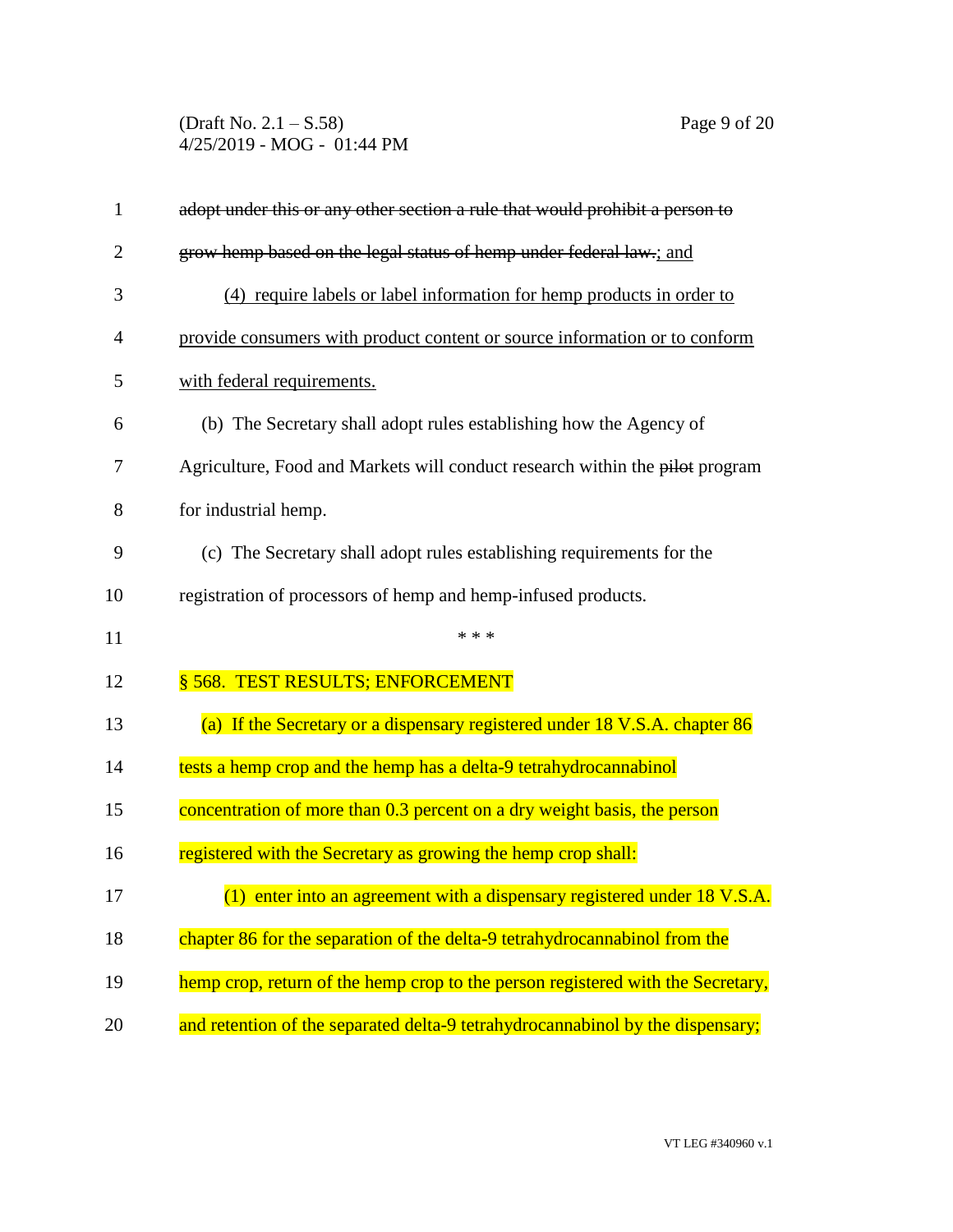| 1  | (2) sell the hemp crop to a dispensary registered under 18 V.S.A.               |
|----|---------------------------------------------------------------------------------|
| 2  | chapter 86; or                                                                  |
| 3  | (3) arrange for the Secretary to destroy or order the destruction of the        |
| 4  | hemp crop.                                                                      |
| 5  | (b) A person registered with the Secretary as growing the hemp crop shall       |
| 6  | not be subject to civil, criminal, or administrative liability or penalty under |
| 7  | 18 V.S.A. chapter 84 if the tested industrial hemp has a delta-9                |
| 8  | tetrahydrocannabinol concentration of one percent or less on a dry weight basis |
| 9  | To enforce the provisions of this chapter, the Secretary, upon presenting       |
| 10 | appropriate credentials, may conduct one or more of the following:              |
| 11 | (1) Enter upon any premises where hemp is grown or processed and                |
| 12 | inspect premises, machinery, equipment and facilities, any crop during any      |
| 13 | growth phase, or any hemp product or hemp-infused product during processing     |
| 14 | or storage. Inspection under this section may include the taking of samples,    |
| 15 | inspection of records, and inspection of equipment or vehicles used in the      |
| 16 | growing, processing, or transport of hemp crops, hemp products, or hemp-        |
| 17 | infused products.                                                               |
| 18 | Inspect any retail location offering hemp products or hemp-infused              |
| 19 | products. Inspection under this section may include the taking of samples of    |
| 20 | such products.                                                                  |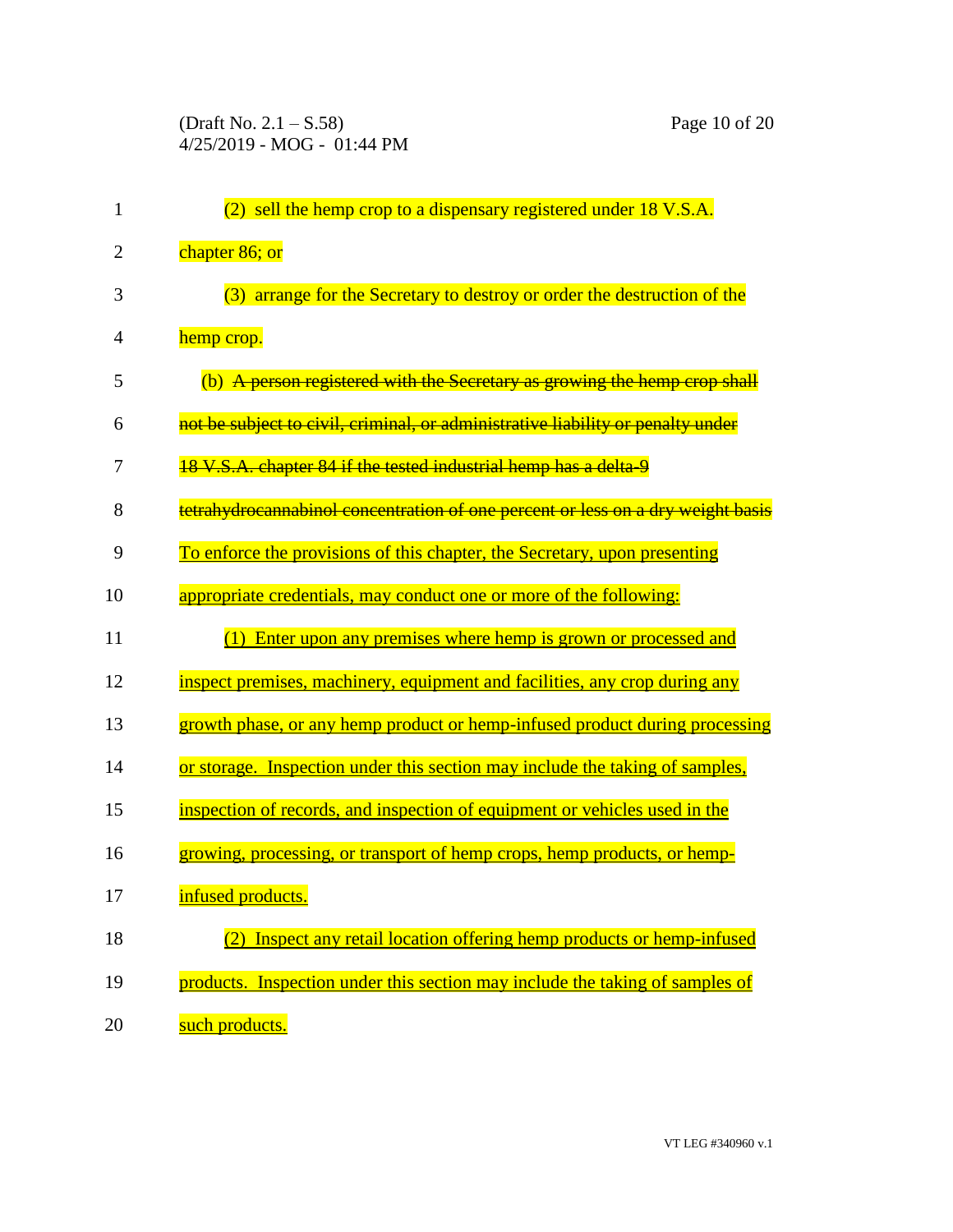| 1              | Issue and enforce a written or printed "stop sale" order to the owner             |
|----------------|-----------------------------------------------------------------------------------|
| $\overline{c}$ | or custodian of any hemp crop, hemp product, or hemp-infused product subject      |
| 3              | to the requirements of this chapter or rules adopted under this chapter that the  |
| 4              | Secretary finds is in violation of any of the provisions of this chapter or rules |
| 5              | adopted under this chapter. An order may prohibit further sale, processing, and   |
| 6              | movement of the hemp crop, hemp product, or hemp-infused product until the        |
| 7              | Secretary has approved and issued a release from the "stop sale" order.           |
| 8              | (c) A crop or product confirmed by the Secretary to meet the definition of        |
| 9              | hemp under State or federal law may be sold or transferred in interstate          |
| 10             | commerce to the extent authorized by federal law.                                 |
| 11             | § 569. ADMINISTRATIVE PENALTIES                                                   |
| 12             | (a) Except for violations set forth under subsection (b) of this section, the     |
| 13             | Secretary may assess an administrative penalty, not to exceed \$1,000.00 per      |
| 14             | violation, for any violation of this chapter or rules adopted under this chapter, |
| 15             | including:                                                                        |
| 16             | failure to provide the location of the land on which the grower grows             |
| 17             | <u>hemp crops or the processor processes hemp crops into hemp products or</u>     |
| 18             | hemp-infused products; or                                                         |
| 19             | failing to obtain a registration in accordance with section 570 of this<br>(2)    |
| 20             | title.                                                                            |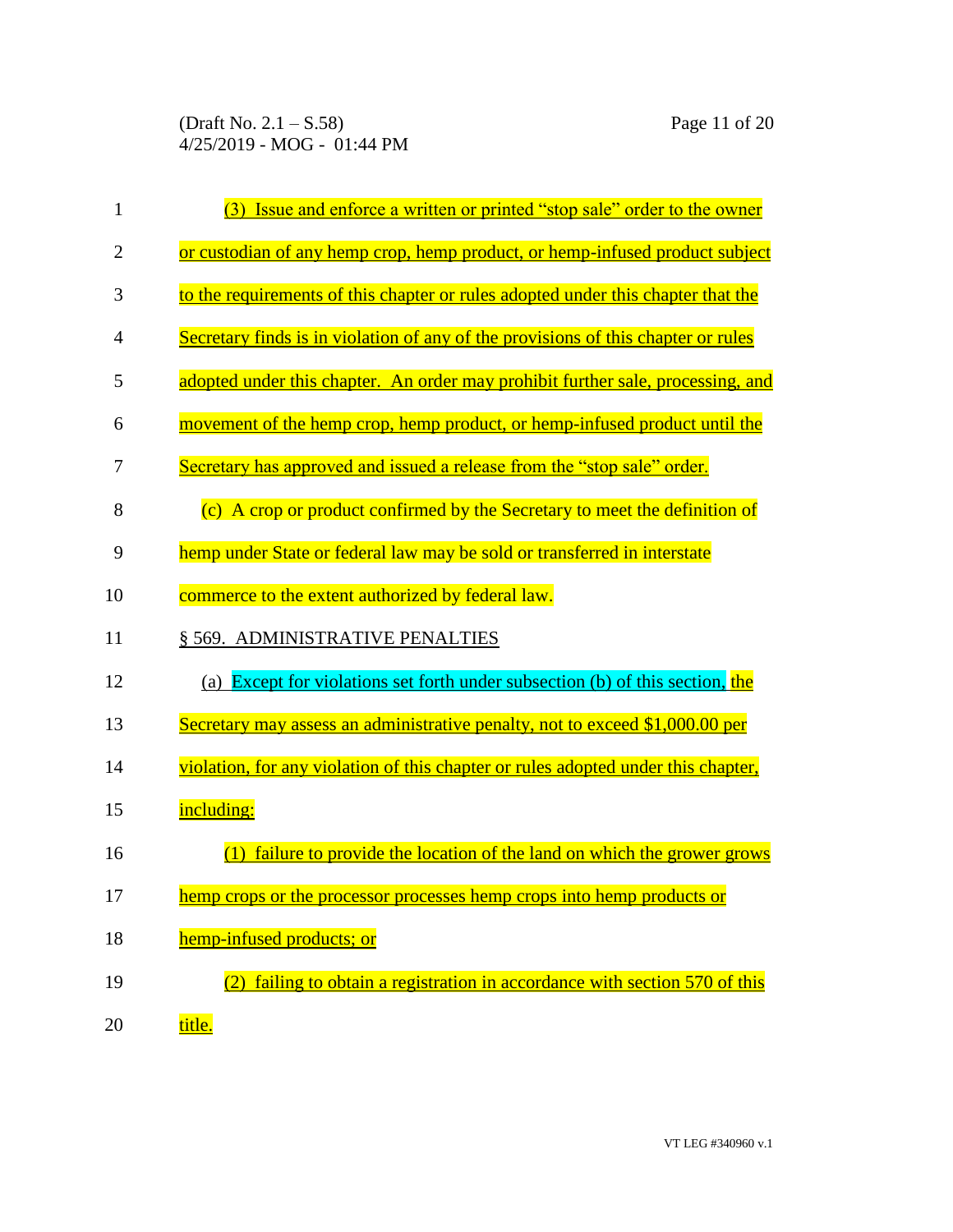(Draft No. 2.1 – S.58) Page 12 of 20 4/25/2019 - MOG - 01:44 PM

| 1              | (b) The Secretary may assess an administrative penalty, not to exceed             |
|----------------|-----------------------------------------------------------------------------------|
| $\overline{2}$ | \$5,000.00 per violation in any case in which the Secretary determines that a     |
| 3              | grower or processor:                                                              |
| 4              | (1) failed to follow a corrective action plan to correct a negligent              |
| 5              | violation;                                                                        |
| 6              | has grown or processed hemp in violation of the requirements of this<br>(2)       |
| 7              | chapter or the rules adopted under this chapter three times in a five-year        |
| 8              | period; or                                                                        |
| 9              | (3) has produced hemp in violation of the requirements of this chapter or         |
| 10             | the rules adopted under this chapter with a culpable mental state greater than    |
| 11             | negligence.                                                                       |
| 12             | (c) In determining the amount of the penalty assessed under this section,         |
| 13             | the Secretary may give consideration to the appropriateness of the penalty with   |
| 14             | respect to the size of the business being assessed, the gravity of the violation, |
| 15             | the good faith of the person alleged to be in violation, and the overall          |
| 16             | compliance history of the person alleged to be in violation.                      |
| 17             | (d) The Secretary shall use the following procedure in assessing penalties:       |
| 18             | the Secretary shall issue a written notice of violation setting forth<br>(1)      |
| 19             | facts that would establish probable cause that a violation of this chapter or the |
| 20             | rules adopted under this chapter has occurred;                                    |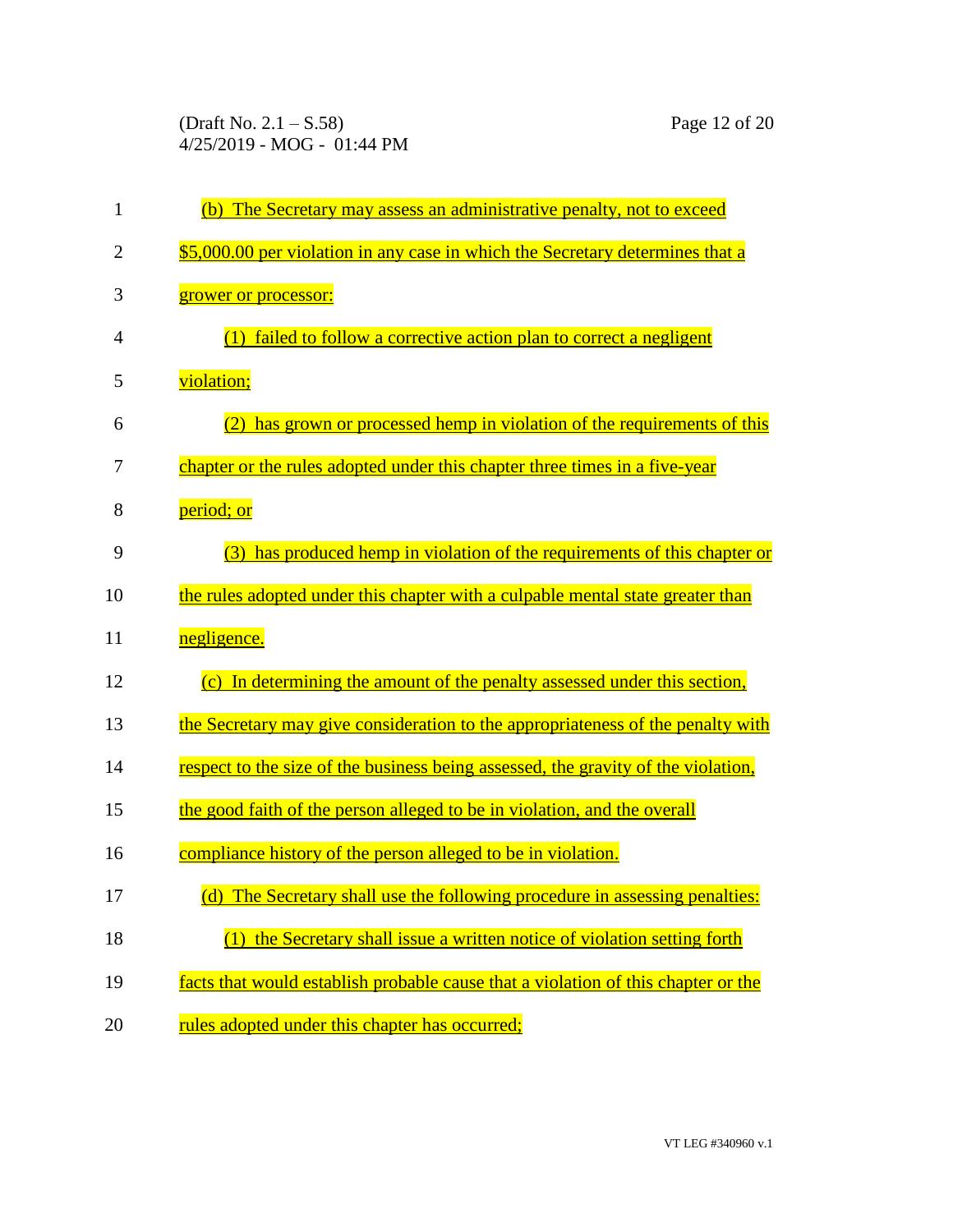(Draft No. 2.1 – S.58) Page 13 of 20 4/25/2019 - MOG - 01:44 PM

| $\mathbf{1}$   | the notice required under subdivision (1) of this subsection shall<br>(2)          |
|----------------|------------------------------------------------------------------------------------|
| $\overline{2}$ | comply with all of the following:                                                  |
| 3              | (A) The notice shall be served by personal service or by certified                 |
| 4              | mail, return receipt requested.                                                    |
| 5              | (B) The notice shall advise the recipient of the right to a hearing. If a          |
| 6              | hearing is requested, the hearing shall be conducted pursuant to 3 V.S.A.          |
| 7              | chapter 25.                                                                        |
| 8              | The notice shall state the proposed penalty and shall advise the<br>$\overline{C}$ |
| 9              | recipient that, if no hearing is requested, the decision of the Secretary shall    |
| 10             | become final and a penalty shall be imposed.                                       |
| 11             | The notice shall advise the recipient that they shall have 15 days<br>(D)          |
| 12             | from the date on which notice is received to request a hearing.                    |
| 13             | (e) Any party aggrieved by a final decision of the Secretary may appeal to a       |
| 14             | Superior Court within 30 days of the final decision of the Secretary. The          |
| 15             | Secretary may enforce a final administrative penalty by filing a civil collection  |
| 16             | action in any District or Superior Court.                                          |
| 17             | § 570. REGISTRATION FEES                                                           |
| 18             | (a) A person applying for a registration or renewal under section 564 of this      |
| 19             | title annually shall pay the following fees:                                       |
| 20             | (1) for an application to grow less than 0.5 acres of hemp for personal            |
| 21             | use: \$25.00;                                                                      |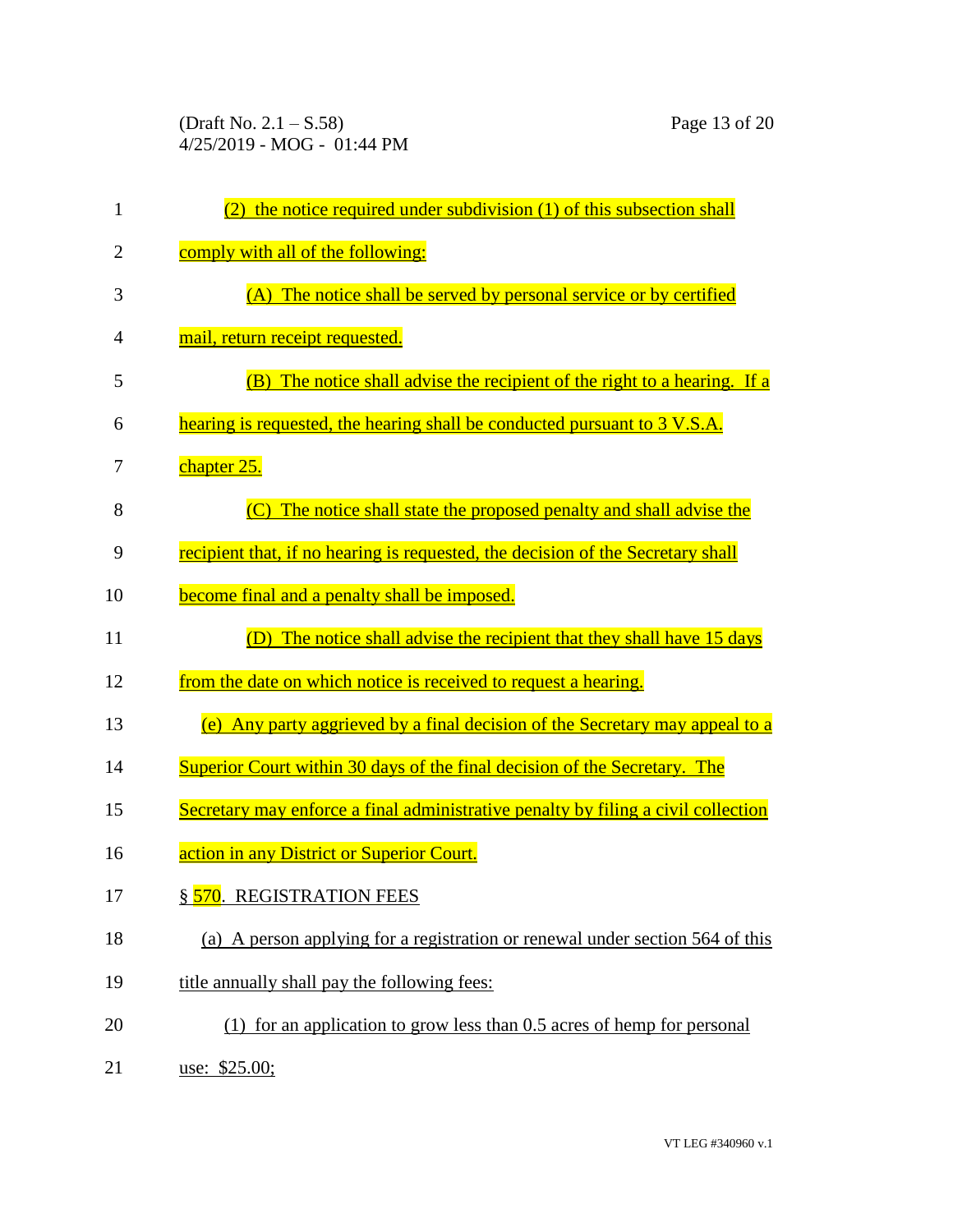(Draft No. 2.1 – S.58) Page 14 of 20 4/25/2019 - MOG - 01:44 PM

| $\mathbf{1}$   | (2) for an application or renewal of registration to grow or process hemp     |            |
|----------------|-------------------------------------------------------------------------------|------------|
| $\overline{2}$ | seed for food oil production, grain crop, fiber, or textile: \$100.00;        |            |
| 3              | (3) except as provided for in subdivision (4) of this subsection, for an      |            |
| 4              | application or renewal of registration to grow, process, or grow and process  |            |
| 5              | hemp commercially for floral material production, viable seed, or             |            |
| 6              | cannabinoids, including cannabidiolic acid (CBDA), cannabidiol (CBD),         |            |
| 7              | cannabinol (CBN), cannabigerol (CBG), cannabichromene (CBC), or               |            |
| 8              | tetrahydrocannabivarin (THCV), the following fee based on the greater of the  |            |
| 9              | number of acres planted or the weight of hemp or viable seed processed:       |            |
| 10             | Acres of Hemp Grown or                                                        | Fee        |
| 11             | Pounds of Hemp Processed or                                                   |            |
| 12             | <b>Viable Seed Cultivated</b>                                                 |            |
| 13             | Annually for Floral Material or                                               |            |
| 14             | Cannabinoids                                                                  |            |
| 15             | Less than 0.5 acres or less than 500 pounds                                   | \$100.00   |
| 16             | $0.5$ to 9.9 acres or less than 10,000 pounds                                 | \$500.00   |
| 17             | 10 to 50 acres or less than 50,000 pounds                                     | \$1,000.00 |
| 18             | Greater than 50 acres or greater than                                         |            |
| 19             | $50,000$ pounds                                                               | \$3,000.00 |
| 20             | (4) for an application or renewal of registration to operate exclusively      |            |
| 21             | within an indoor facility in order to grow, process, or grow and process hemp |            |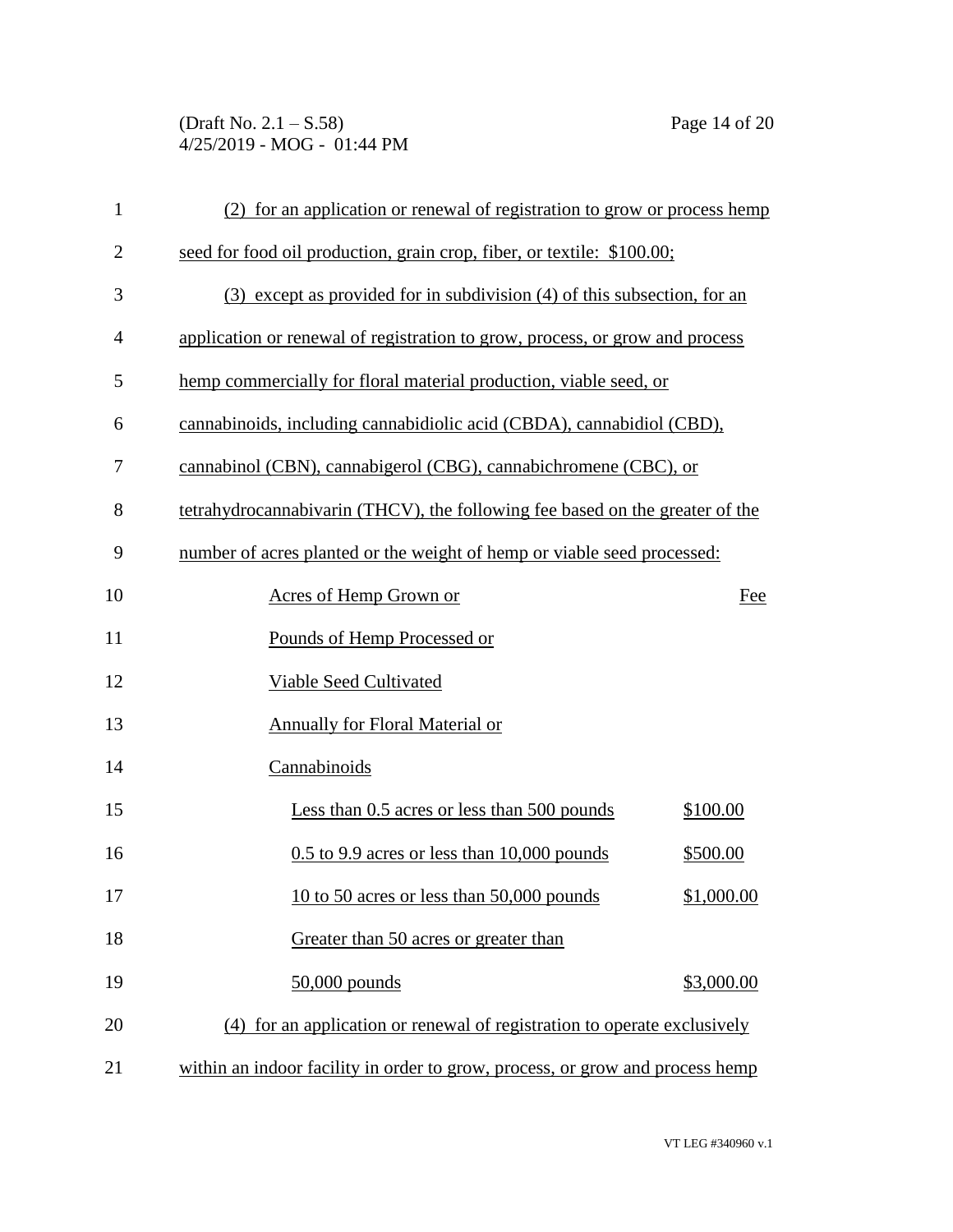(Draft No. 2.1 – S.58) Page 15 of 20 4/25/2019 - MOG - 01:44 PM

| $\mathbf{1}$   | commercially for floral material production, viable seed, or cannabinoids,        |
|----------------|-----------------------------------------------------------------------------------|
| $\overline{2}$ | including cannabidiolic acid (CBDA), cannabidiol (CBD), cannabinol (CBN),         |
| 3              | cannabigerol (CBG), cannabichromene (CBC), or tetrahydrocannabivarin              |
| $\overline{4}$ | (THCV): $$2,000.00$ ; and                                                         |
| 5              | (5) for an application or renewal of registration as a laboratory certified       |
| 6              | to conduct testing of hemp and hemp products as part of the Agency's cannabis     |
| 7              | control program: $$1,500.00$ .                                                    |
| 8              | (b) A person registered to grow, process, or grow and process hemp for            |
| 9              | floral material production, viable seed, or cannabinoids shall not grow more      |
| 10             | acres of hemp per year than the amount identified in a registration without first |
| 11             | notifying the Secretary and paying an additional registration fee if necessary    |
| 12             | under subsection (a) of this section.                                             |
| 13             | § 571. STATE HEMP PROGRAM SPECIAL FUND                                            |
| 14             | (a) There is created the State Hemp Program Special Fund to be                    |
| 15             | administered by the Secretary of Agriculture, Food and Markets. The Fund          |
| 16             | shall consist of:                                                                 |
| 17             | (1) appropriations or revenues dedicated for deposit into the Fund by the         |
| 18             | General Assembly;                                                                 |
| 19             | (2) registration fees collected under this chapter; and                           |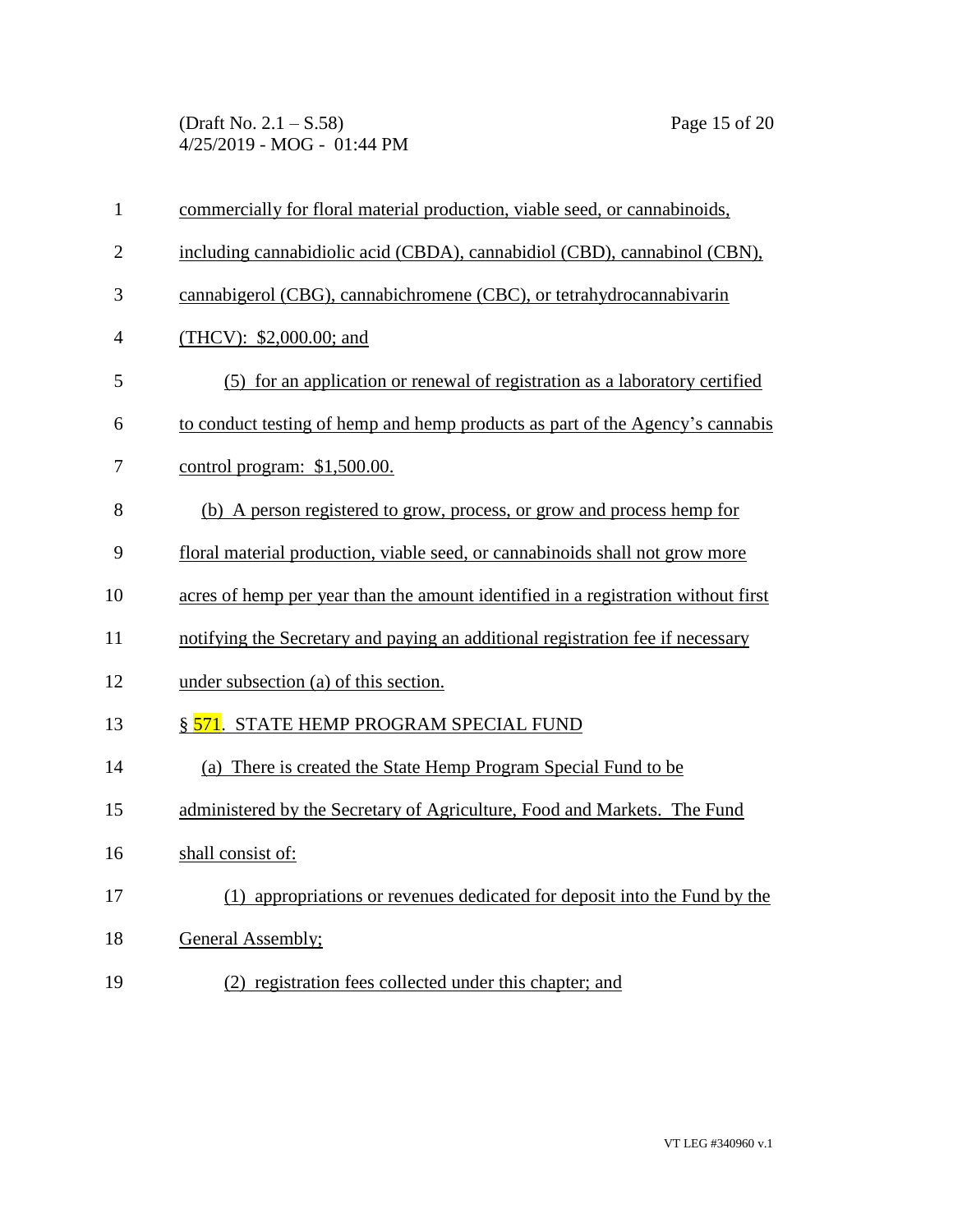## (Draft No. 2.1 – S.58) Page 16 of 20 4/25/2019 - MOG - 01:44 PM

| $\mathbf{1}$   | (3) gifts, donations, or other funds received from any source, public or                  |
|----------------|-------------------------------------------------------------------------------------------|
| $\overline{2}$ | private, dedicated for deposit into the Fund and approved by the Secretary of             |
| 3              | Administration.                                                                           |
| $\overline{4}$ | (b) The Secretary of Agriculture, Food and Markets may use monies                         |
| 5              | deposited in the Fund for the costs of personnel, program administration,                 |
| 6              | testing, and other costs incurred by the Agency of Agriculture, Food and                  |
| 7              | Markets in administration and implementation of the requirements of this                  |
| 8              | chapter and in conducting industrial hemp research under this chapter.                    |
| 9              | (c) Notwithstanding the requirements of $32 \text{ V.S.A.}$ \$ $588(3)$ , interest earned |
| 10             | by the Fund shall be retained in the Fund from year to year.                              |
| 11             | Sec. 2. TRANSITION; COLLECTION OF REGISTRATION FEE                                        |
| 12             | Beginning on January 1, 2020, the Secretary of Agriculture, Food and                      |
| 13             | Markets shall initiate collection under 6 V.S.A. $\S$ 570 of the registration fees to     |
| 14             | grow hemp, process hemp, grow and process hemp, or operate a certified                    |
| 15             | laboratory to test hemp in the State. Prior to January 1, 2020, the Secretary of          |
| 16             | Agriculture, Food and Markets shall collect a registration fee of \$25.00 for any         |
| 17             | registration under 6 V.S.A. chapter 34 (State Hemp Program).                              |
| 18             | Sec. 3. 20 V.S.A. § 2730 is amended to read:                                              |
| 19             | § 2730. DEFINITIONS                                                                       |
| 20             | (a) As used in this subchapter, "public building" means:                                  |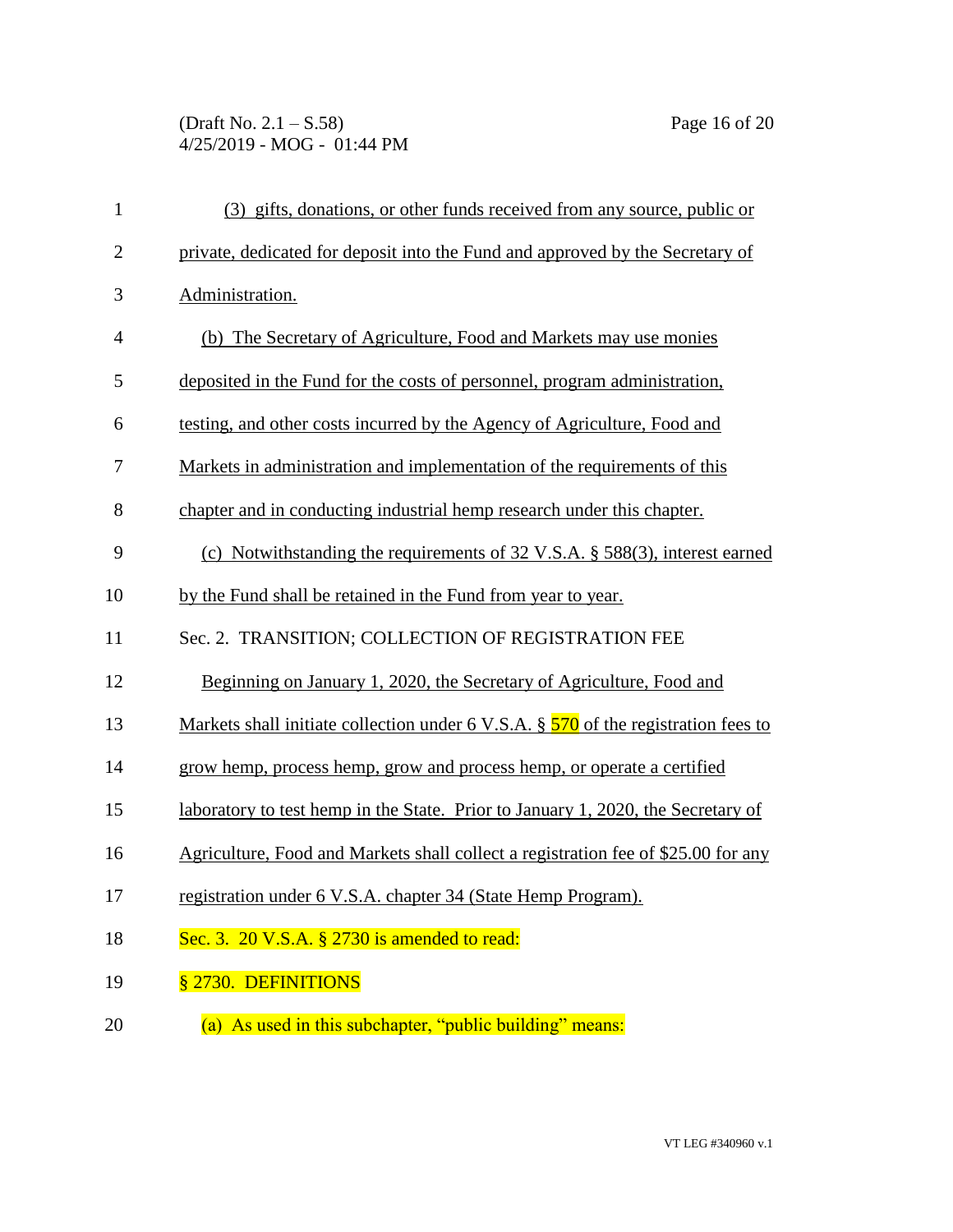(Draft No. 2.1 – S.58) Page 17 of 20 4/25/2019 - MOG - 01:44 PM

| 1              | $(1)(A)$ a building owned or occupied by a public utility, hospital, school,   |
|----------------|--------------------------------------------------------------------------------|
| $\overline{2}$ | house of worship, convalescent center or home for elders or persons who have   |
| 3              | an infirmity or a disability, nursery, kindergarten, or child care;            |
| 4              | (B) a building in which two or more persons are employed, or                   |
| 5              | occasionally enter as part of their employment or are entertained, including   |
| 6              | private clubs and societies;                                                   |
| 7              | (C) a cooperative or condominium;                                              |
| 8              | (D) a building in which people rent accommodations, whether                    |
| 9              | overnight or for a longer term;                                                |
| 10             | (E) a restaurant, retail outlet, office or office building, hotel, tent, or    |
| 11             | other structure for public assembly, including outdoor assembly, such as a     |
| 12             | grandstand;                                                                    |
| 13             | a building owned or occupied by the State of Vermont, a county,<br>(F)         |
| 14             | a municipality, a village, or any public entity, including a school or fire    |
| 15             | district; or                                                                   |
| 16             | $(G)(i)$ a building in which two or more persons are employed, or              |
| 17             | occasionally enter as part of their employment, and where the associated       |
| 18             | extraction of plant botanicals utilizing flammable, volatile, or otherwise     |
| 19             | unstable liquids, pressurized gases, or other substances capable of combusting |
| 20             | or whose properties would readily support combustion or pose a deflagration    |
| 21             | hazard; and                                                                    |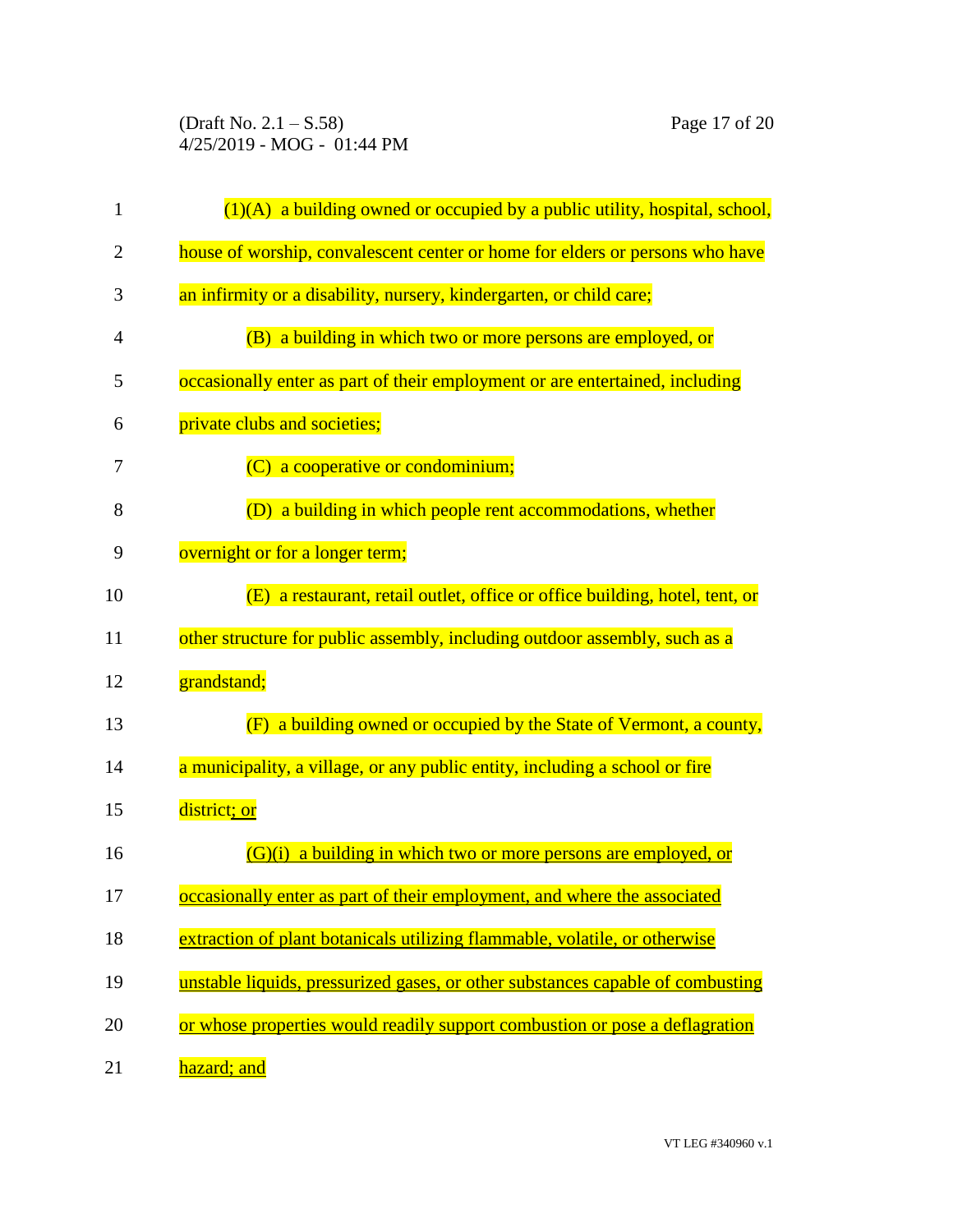(Draft No. 2.1 – S.58) Page 18 of 20 4/25/2019 - MOG - 01:44 PM

| $\mathbf{1}$   | (ii) notwithstanding subdivision $(b)(3)$ of this section, a building              |
|----------------|------------------------------------------------------------------------------------|
| $\overline{2}$ | on a working farm or farms that meets the criteria of subdivision $(G)(i)$ of this |
| 3              | subsection is a "public building."                                                 |
| 4              | (2) Use of any portion of a building in a manner described in this                 |
| 5              | subsection shall make the entire building a "public building" for purposes of      |
| 6              | this subsection. For purposes of this subsection, a "person" does not include      |
| 7              | an individual who is directly related to the employer and who resides in the       |
| 8              | employment-related building.                                                       |
| 9              | (b) The term "public building" does not include:                                   |
| 10             | * * *                                                                              |
| 11             | (3) Farm buildings on a working farm or farms. For purposes of this                |
| 12             | subchapter and subchapter 3 of this chapter, the term "working farm or farms"      |
| 13             | means farms with fewer than the equivalent of 10 full-time employees who are       |
| 14             | not family members and who do not work more than 26 weeks a year. In               |
| 15             | addition, the term means a farm or farms:                                          |
| 16             | (A) Whose owner is actively engaged in farming.                                    |
| 17             | (B) If the farm or farms are owned by a partnership or a corporation,              |
|                |                                                                                    |
| 18             | one that includes at least one partner or principal of the corporation who is      |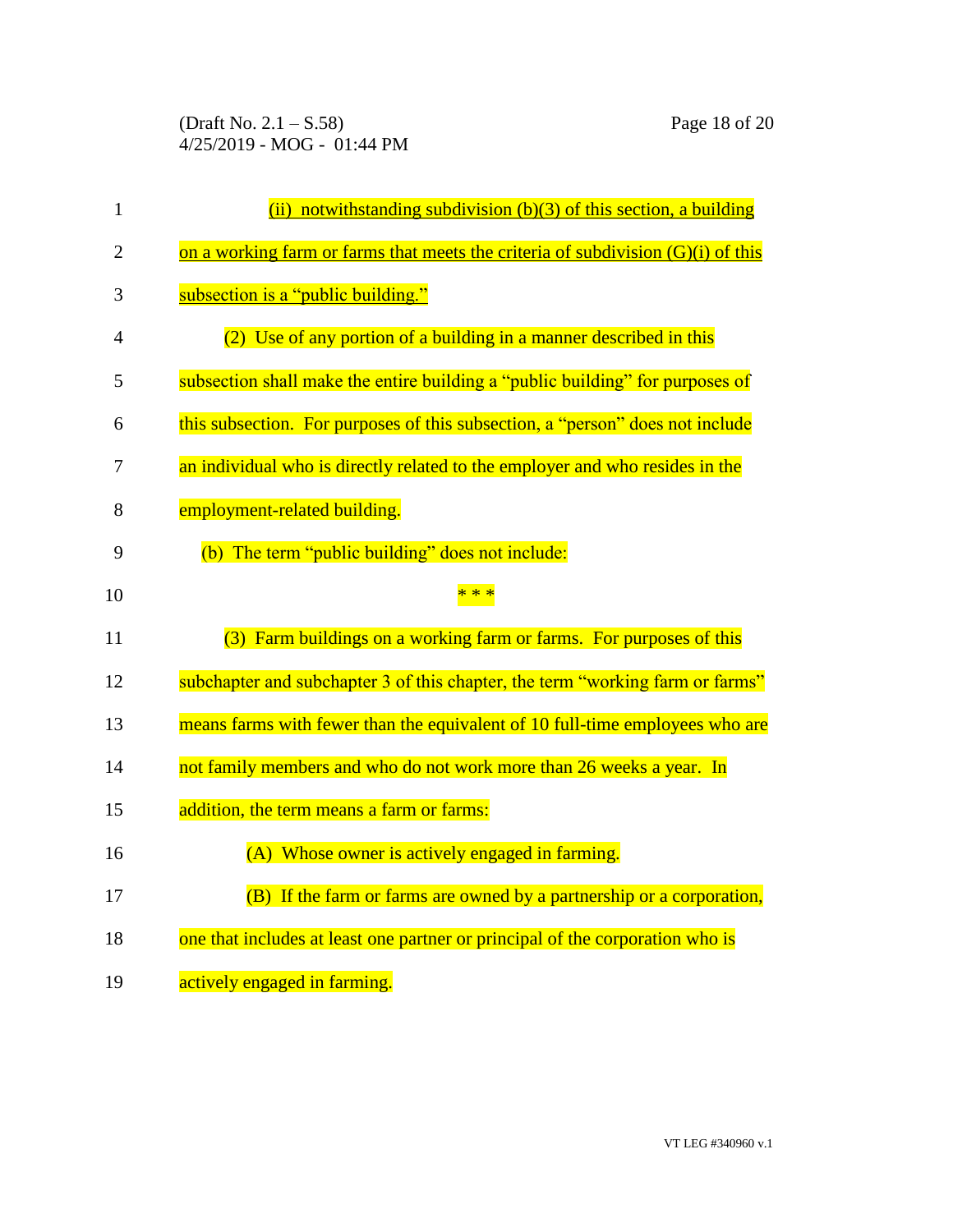(Draft No. 2.1 – S.58) Page 19 of 20 4/25/2019 - MOG - 01:44 PM

| $\mathbf{1}$   | (C) Where the farm or farms are leased, the lessee is actively                |
|----------------|-------------------------------------------------------------------------------|
| $\overline{2}$ | engaged in farming. The term "farming" means:                                 |
| 3              | (i) the cultivation or other use of land for growing food, fiber,             |
| 4              | Christmas trees, maple sap, or horticultural and orchard crops;               |
| 5              | (ii) the raising, feeding, or management of livestock, poultry,               |
| 6              | equines, fish, or bees;                                                       |
| 7              | (iii) the production of maple syrup;                                          |
| 8              | (iv) the operation of greenhouses;                                            |
| 9              | (v) the on-site storage, preparation, and sale of agricultural                |
| 10             | products principally produced on the farm. Notwithstanding this definition of |
| 11             | farming, housing provided to farm employees other than family members shall   |
| 12             | be treated as rental housing and shall be subject to the provisions of this   |
| 13             | chapter. In addition, any farm building that is open for public tours and for |
| 14             | which a fee is charged for those tours shall be considered a public building. |
| 15             | (4) A single family residence with an accessory dwelling unit as              |
| 16             | permitted under $24$ V.S.A. § $4406(4)(D)$ .                                  |
| 17             | * * *                                                                         |
| 18             | Sec. 4. POSITIONS; STATE HEMP PROGRAM                                         |
| 19             | The establishment of the following new classified, full-time positions is     |
| 20             | authorized in fiscal year 2020 for purposes of implementing and administering |
| 21             | the State Hemp Program under 6 V.S.A. chapter 34:                             |